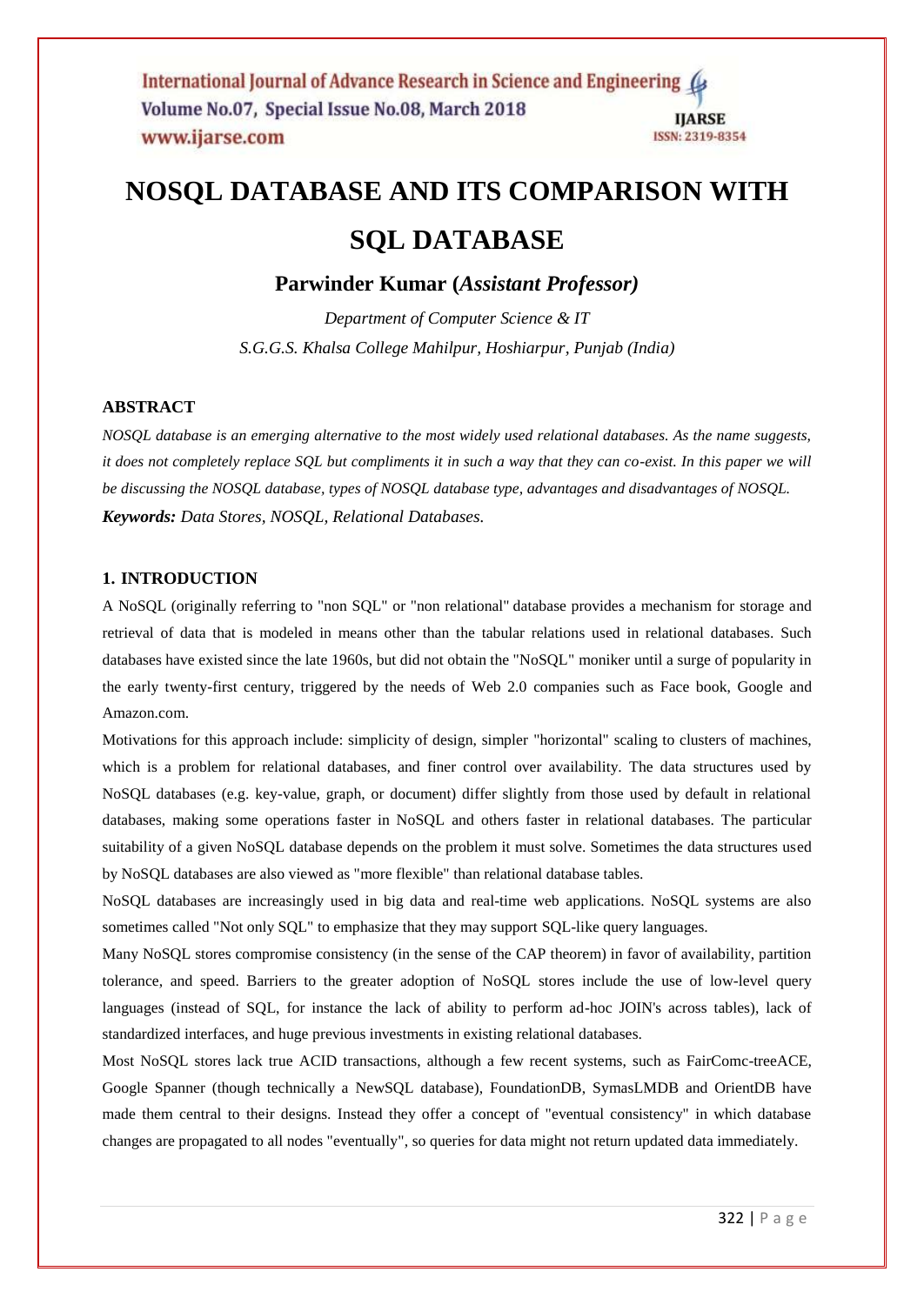Not all NoSQL systems live up to the promised "eventual consistency" and partition tolerance, but in experiments with network partitioning often exhibited lost writes and other forms of [data loss.](https://en.wikipedia.org/wiki/Data_loss) Fortunately, some NoSQL systems provide concepts such as "Write Ahead Logging" to avoid data loss. Current relational databases also "do not allow referential integrity constraints to span databases" as well.

# **2. NOSQL DATABASE TYPES**

- a) Document databases pair each key with a complex data structure known as a document. Documents can contain many different key-value pairs, or key-array pairs, or even nested documents.
- b) Graph stores are used to store information about networks, such as social connections. Graph stores include Neo4J and HyperGraphDB.
- c) Key-value stores are the simplest NoSQL databases. Every single item in the database is stored as an attribute name (or "key"), together with its value. Examples of key-value stores are Riak and Voldemort. Some key-value stores, such as Redis, allow each value to have a type, such as "integer", which adds functionality.
- d) Wide-column stores such as Cassandra and HBase are optimized for queries over large datasets, and store columns of data together, instead of rows.

#### **3. ARCHITECTURE**

In MongoDB, data or records are called documents and the documents are stored in a binary JSON (BSON) format. Records—documents—are further organized in collections. However, in the same collection, the schema of one document can be different from the other. Hence, flexible schemas are supported. Because developers are familiar with JSON formats, using BSON is simpler.

 Nested data structures and array formats are also supported with MongoDB. To implement the same in a relational DB would mean multiple tables with foreign key relationship. It also supports typed data, such as integer, string, date time, double, and so forth.

 It supports indexing and querying. A query can vary from key-value, range, or geospatial to aggregation framework queries. Indexes enhance performance when querying the data. Indexes can be declared on unique/single and multiple fields. An index also can be on fields from a nested structure. As with SQL, it also supports verifying the execution plan to optimize query performance.

 MongoDB provides a replica set: a failover mechanism. There is only one Primary database that allows a write operation and multiple secondary servers only for read operations. A minimum of three servers is required for a replica set: Primary, Secondary and, Arbiter. Arbiter doesn't store any data; it's only used during failover to decide which server will be the next primary server.

#### **4. ADVANTAGES OF NOSQL**

The relational database (RDBMS) has been the dominant model for database management. But, today, nonrelational, "cloud," or "NoSQL" databases are gaining mindshare as an alternative model for database management. The various advantages are: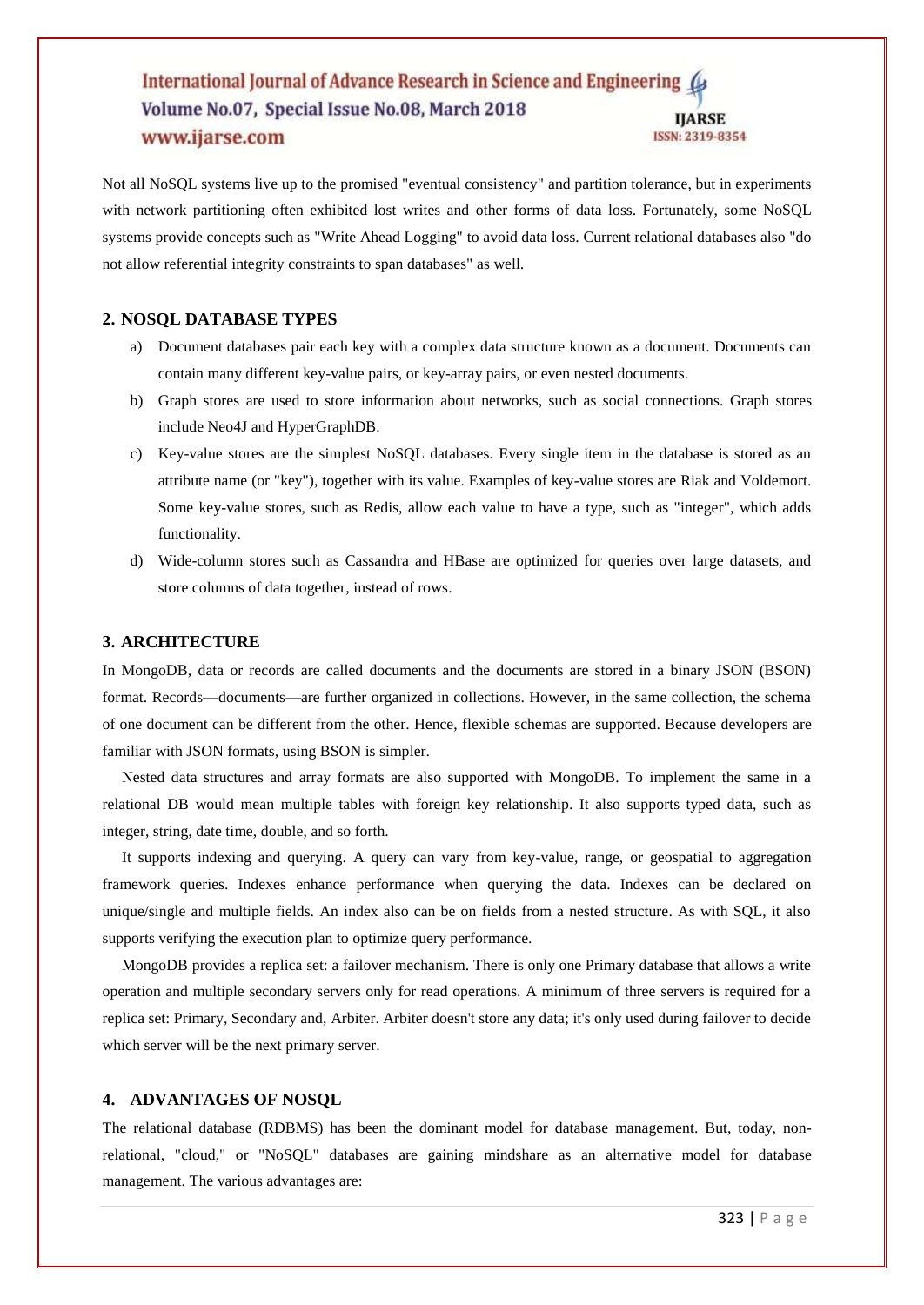## 4.1 Elastic scaling

For years, database administrators have relied on *scale up* — buying bigger servers as database load increases rather than *scale out* — distributing the database across multiple hosts as load increases. However, as transaction rates and availability requirements increase, and as databases move into the cloud or onto virtualized environments, the economic advantages of scaling out on commodity hardware become irresistible.

RDBMS might not scale out easily on commodity clusters, but the new breed of NoSQL databases are designed to expand transparently to take advantage of new nodes, and they're usually designed with low-cost commodity hardware in mind.

## 4.2 Big data

Just as transaction rates have grown out of recognition over the last decade, the volumes of data that are being stored also have increased massively. O'Reilly has cleverly called this the "industrial revolution of data." RDBMS capacity has been growing to match these increases, but as with transaction rates, the constraints of data volumes that can be practically managed by a single RDBMS are becoming intolerable for some enterprises. Today, the volumes of "big data" that can be handled by NoSQL systems, such as Hadoop, outstrip what can be handled by the biggest RDBMS.

#### 4.3 Goodbye DBAs

Despite the many manageability improvements claimed by RDBMS vendors over the years, high-end RDBMS systems can be maintained only with the assistance of expensive, highly trained DBAs. DBAs are intimately involved in the design, installation, and ongoing tuning of high-end RDBMS systems.

NoSQL databases are generally designed from the ground up to require less management: automatic repair, data distribution, and simpler data models lead to lower administration and tuning requirements — in theory. In practice, it's likely that rumors of the DBA's death have been slightly exaggerated. Someone will always be accountable for the performance and availability of any mission-critical data store.

#### 4.4 Economics

NoSQL databases typically use clusters of cheap commodity servers to manage the exploding data and transaction volumes, while RDBMS tends to rely on expensive proprietary servers and storage systems. The result is that the cost per gigabyte or transaction/second for NoSQL can be many times less than the cost for RDBMS, allowing you to store and process more data at a much lower price point.

## 4.5 Flexible data models

Change management is a big headache for large production RDBMS. Even minor changes to the data model of an RDBMS have to be carefully managed and may necessitate downtime or reduced service levels.

 NoSQL databases have far more relaxed or even nonexistent data model restrictions. NoSQL Key Value stores and document databases allow the application to store virtually any structure it wants in a data element. Even the more rigidly defined BigTable-based NoSQL databases (Cassandra, HBase) typically allow new columns to be created without too much fuss.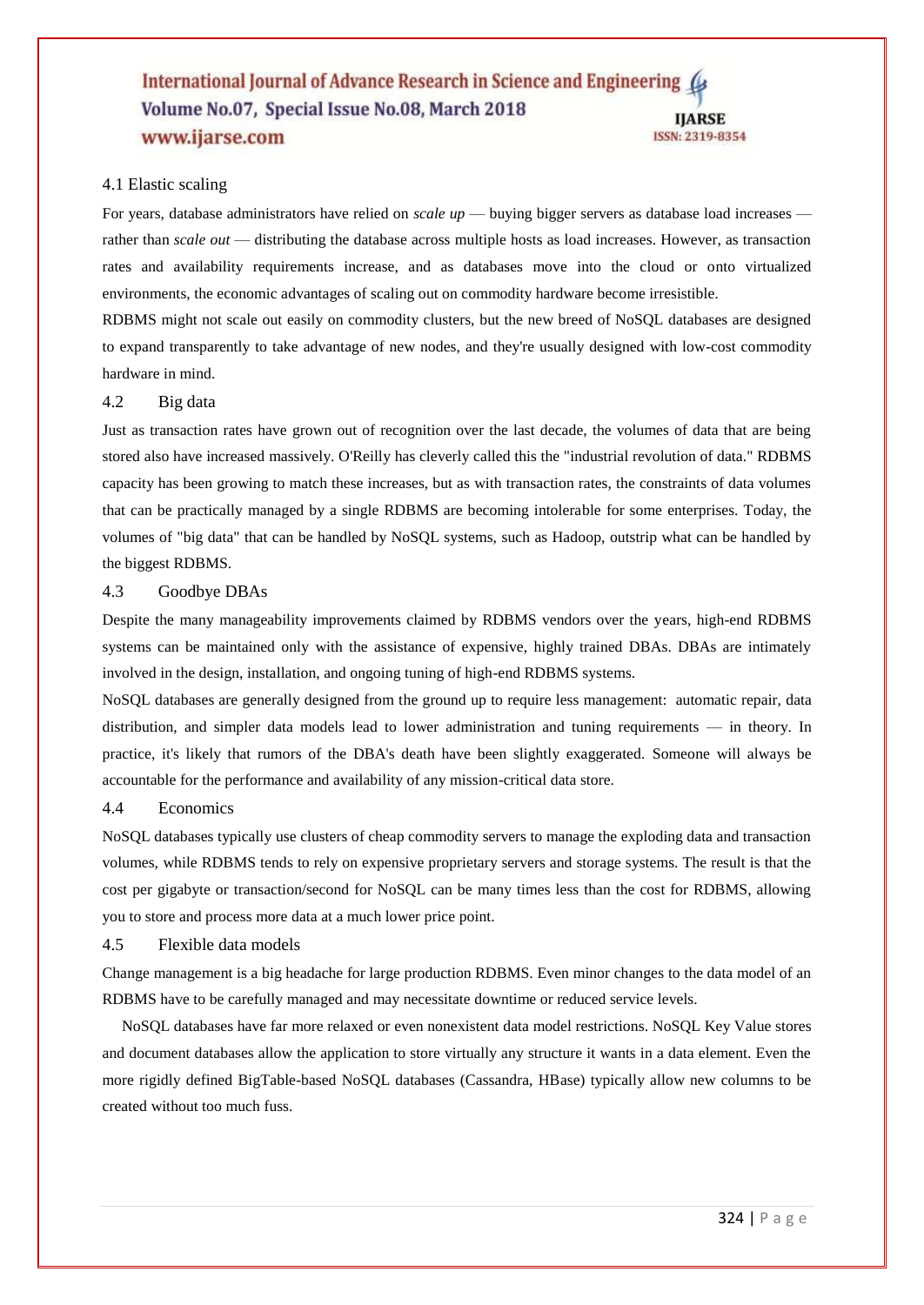The result is that application changes and database schema changes do not have to be managed as one complicated change unit. In theory, this will allow applications to iterate faster, though, clearly, there can be undesirable side effects if the application fails to manage data integrity.

## **5. EXAMPLES OF NOSQL DATABASES**

There have been various approaches to classify NoSQL databases, each with different categories and subcategories, some of which overlap. A basic classification based on data model, with examples:

a) *[Column:](https://en.wikipedia.org/wiki/Column_%28data_store%29)* Accumulo, Cassandra, [Druid,](https://en.wikipedia.org/wiki/Druid_%28open-source_data_store%29) [HBase,](https://en.wikipedia.org/wiki/HBase) [Vertica](https://en.wikipedia.org/wiki/Vertica)

b) *[Document:](https://en.wikipedia.org/wiki/Document-oriented_database)* [Clusterpoint,](https://en.wikipedia.org/wiki/Clusterpoint) [Apache CouchDB,](https://en.wikipedia.org/wiki/Apache_CouchDB) [Couchbase,](https://en.wikipedia.org/wiki/Couchbase) [DocumentDB,](https://en.wikipedia.org/wiki/DocumentDB) [HyperDex,](https://en.wikipedia.org/wiki/HyperDex) [Lotus Notes,](https://en.wikipedia.org/wiki/Lotus_Notes) [MarkLogic,](https://en.wikipedia.org/wiki/MarkLogic) [MongoDB,](https://en.wikipedia.org/wiki/MongoDB) [OrientDB,](https://en.wikipedia.org/wiki/OrientDB) [Qizx](https://en.wikipedia.org/wiki/Qizx)

c) *[Key-value:](https://en.wikipedia.org/wiki/Key-value_store)* CouchDB, [Oracle NoSQL Database,](https://en.wikipedia.org/wiki/Oracle_NoSQL_Database) [Dynamo,](https://en.wikipedia.org/wiki/Dynamo_%28storage_system%29) [FoundationDB,](https://en.wikipedia.org/wiki/FoundationDB) [HyperDex,](https://en.wikipedia.org/wiki/HyperDex) [MemcacheDB,](https://en.wikipedia.org/wiki/MemcacheDB) [Redis,](https://en.wikipedia.org/wiki/Redis) [Riak,](https://en.wikipedia.org/wiki/Riak) FairCo[mc-treeACE,](https://en.wikipedia.org/wiki/C-treeACE) [Aerospike,](https://en.wikipedia.org/wiki/Aerospike_database) [OrientDB,](https://en.wikipedia.org/wiki/OrientDB) [MUMPS](https://en.wikipedia.org/wiki/MUMPS)

d) *[Graph:](https://en.wikipedia.org/wiki/Graph_database)*[Allegro,](https://en.wikipedia.org/wiki/AllegroGraph) [Neo4J,](https://en.wikipedia.org/wiki/Neo4J) [InfiniteGraph,](https://en.wikipedia.org/wiki/InfiniteGraph) [OrientDB,](https://en.wikipedia.org/wiki/OrientDB) [Virtuoso,](https://en.wikipedia.org/wiki/Virtuoso_Universal_Server) [Stardog](https://en.wikipedia.org/wiki/Stardog)

e) *[Multi-model:](https://en.wikipedia.org/wiki/Multi-model_database)* [OrientDB,](https://en.wikipedia.org/wiki/OrientDB) [FoundationDB,](https://en.wikipedia.org/wiki/FoundationDB) [ArangoDB,](https://en.wikipedia.org/wiki/ArangoDB) Alchemy Database, CortexDB

## **6. DIFFERENCE BETWEEN NOSQL V/S SQL**

Difference between NOSQL and SQL is shown in the table below:

Table 1. Difference between SQL Databases and NoSQL Databases

|              | <b>SQL</b> Databases                                      | <b>NOSQL Databases</b>                         |
|--------------|-----------------------------------------------------------|------------------------------------------------|
| <b>Types</b> | One type (SQL database) with minor variations             | Many different types including key-value       |
|              |                                                           | stores, document databases, wide-column        |
|              |                                                           | stores, and graph databases                    |
| Development  | Developed in 1970s to deal with first wave of data        | Developed in 2000s to deal with limitations    |
| History      | storage applications                                      | of SQL databases, particularly concerning      |
|              |                                                           | scale, replication and unstructured data       |
|              |                                                           | storage                                        |
| Examples     | MySQL, Postgres, Oracle Database                          | MongoDB, Cassandra, HBase, Neo4j               |
| Data Storage | Individual records (e.g., "employees") are stored as rows | Varies based on database type. For example,    |
| Model        | in tables, with each column storing a specific piece of   | key-value stores function similarly to SQL     |
|              | data about that record (e.g., "manager," "date hired,"    | databases, but has only two columns ("key"     |
|              | etc.), much like a spreadsheet. Separate data types are   | "value"),<br>with<br>and<br>complex<br>more    |
|              | stored in separate tables, and then joined together when  | information sometimes stored within the        |
|              | more complex queries are executed. For example,           | "value" columns. Document databases do         |
|              | "offices" might be stored in one table, and "employees"   | with<br>table-and-row<br>the<br>model<br>away  |
|              | in another. When a user wants to find the work address    | altogether, storing all relevant data together |
|              | of an employee, the database engine joins the             | in single "document" in JSON, XML, or          |
|              | "employee" and "office" tables together to get all the    | another format, which can nest values          |
|              | information necessary.                                    | hierarchically.                                |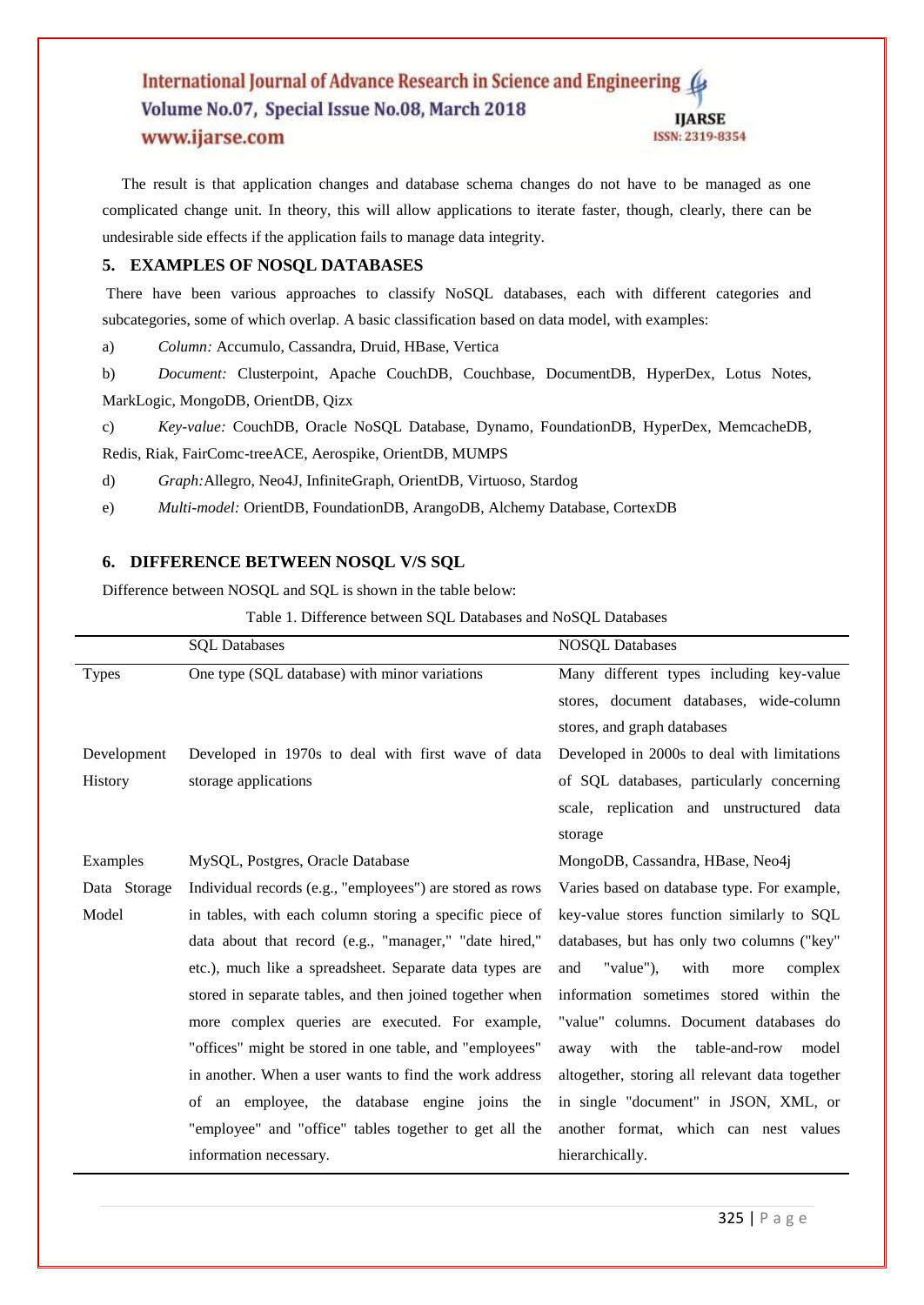| Schemas      | Structure and data types are fixed in advance. To store | Typically dynamic. Records can add new         |
|--------------|---------------------------------------------------------|------------------------------------------------|
|              | information about a new data item, the entire database  | information on the fly, and unlike SQL table   |
|              | must be altered, during which time the database must be | rows, dissimilar data can be stored together   |
|              | taken offline.                                          | as necessary. For some databases (e.g., wide-  |
|              |                                                         | column stores), it is somewhat more            |
|              |                                                         | challenging to add new fields dynamically.     |
| Scaling      | Vertically, meaning a single server must be made        | Horizontally, meaning that to add capacity, a  |
|              | increasingly powerful in order to deal with increased   | database administrator can simply add more     |
|              | demand. It is possible to spread SQL databases over     | commodity servers or cloud instances. The      |
|              | many servers, but significant additional engineering is | database automatically spreads data across     |
|              | generally required.                                     | servers as necessary.                          |
| Development  | Mix of open-source (e.g., Postgres, MySQL) and closed   | Open-source                                    |
| Model        | source (e.g., Oracle Database)                          |                                                |
| Supports     | Yes, updates can be configured to complete entirely or  | In certain circumstances and at certain levels |
| Transactions | not at all                                              | (e.g., document level vs. database level)      |
| Data         | Specific language using Select, Insert, and Update      | Through object-oriented APIs                   |
| Manipulation | statements, e.g. SELECT fields FROM table WHERE         |                                                |
| Consistency  | Can be configured for strong consistency                | Depends on product. Some provide strong        |
|              |                                                         | consistency (e.g., MongoDB) whereas others     |
|              |                                                         | offer eventual consistency (e.g., Cassandra)   |

# **7. STUDY OF DIFFERENCES BETWEEN SQL SERVER AND MONGODB**

The main reason why you can ask yourself why you need to move to NoSQL databases are necessity in huge data storage (in other words Big Data), scalability and performance reasons.

Relational databases were developed in 1970s. It was very courteous way to store data and satisfied those day needs. But today, relational databases are not able to solve the needs of the current scope for storing gigantic data. NoSQL technique for storing data is a substitute for solving the nowadays needs. One of the most well-known and leading NoSQL database is [MongoDB.](http://www.mongodb.org/)

|                         | MS SQL                              | MongoDB           |
|-------------------------|-------------------------------------|-------------------|
| Data Storage Model      | <b>Relational DBMS</b>              | Document-oriented |
| <b>JOINs</b>            | <b>Yes</b>                          | N <sub>0</sub>    |
| Transaction             | <b>ACID</b>                         | N <sub>0</sub>    |
| Support agile practices | No                                  | Yes               |
| Data schema             | Fixed                               | Dynamic           |
| Scalability             | Vertical                            | Horizontal        |
| Replication             | Yes (depending on software edition) | Primary-Secondary |

Table 2. Difference between MS SQL and MongoDB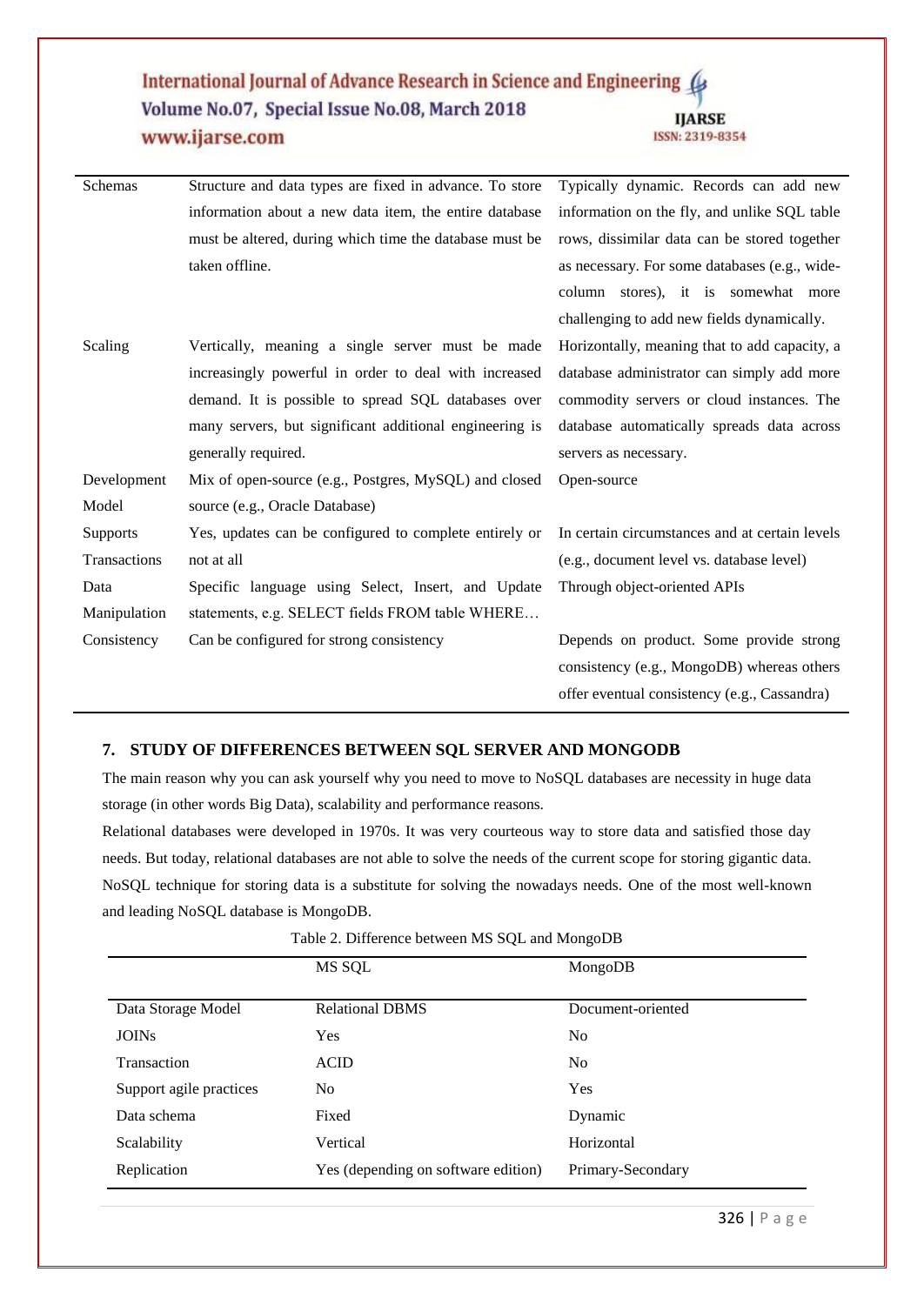| MapReduce               | No.                          | Yes                           |
|-------------------------|------------------------------|-------------------------------|
| Query Language          | SQL query language           | <b>JSON</b> query language    |
| Secondary Indexes       | <b>Yes</b>                   | <b>Yes</b>                    |
| Triggers                | <b>Yes</b>                   | N <sub>0</sub>                |
| Foreign keys            | <b>Yes</b>                   | N <sub>0</sub>                |
| Concurrency             | <b>Yes</b>                   | Yes                           |
| Official Website        | http://www.microsoft.com/en- | http://www.mongodb.org        |
|                         | us/sqlserver/default.aspx    |                               |
| Company                 | <b>Microsoft</b>             | MongoDB, Inc.                 |
| Licence                 | Commercial                   | Open Source                   |
| Implementation language | $C_{++}$                     | $C++$                         |
| OS support              | Windows                      | Windows, Linux, OS X, Solaris |

## **8. WHICH NOSQL DATABASE SHOULD YOU USE?**

To this point we have been able to detail many reasons [for a business to adopt a NoSQL,](http://www.youtube.com/watch?v=Je9BKVBM818&feature=youtu.be) or non-relational database platform, and also covered different types of NoSQL database options. Determining which NoSQL database to adopt is an exercise that requires a business to a long hard look at itself and its applications – which is always good. Understand clearly what your business goals are, what your application(s) needs – and challenges – are today, and what those needs may be on the horizon. Also, make sure that both the business and the technology goals are aligned so that the platform decision made delivers for all key stakeholders. Then work back to the NoSQL platform that will satisfy these needs and provide the most solid foundation for you to build on.

Key considerations when choosing your NoSQL platform include:

## 8.1 Workload diversity

Big Data comes in all shapes, colors and sizes. Rigid schemas have no place here; instead you need a more flexible design. You want your technology to fit your data, not the other way around. And you want to be able to do more with all of that data-perform transactions in real-time, run analytics just as fast and find anything you want in an instant from oceans of data, no matter what from that data may take.

## 8.2 Scalability

With big data you want to be able to scale very rapidly and elastically, whenever and wherever you want. This applies to all situations, whether scaling across multiple data centers and even to the cloud if needed.

#### 8.3 Performance

As has already been discussed, in an online world where nanosecond delays can cost you sales, Big Data must move at extremely high velocities no matter how much you scale or what workloads your database must perform. Performance of your environment, namely your applications, should be high on the list of requirements for deploying a NoSQL platform.

8.4 Continuous availability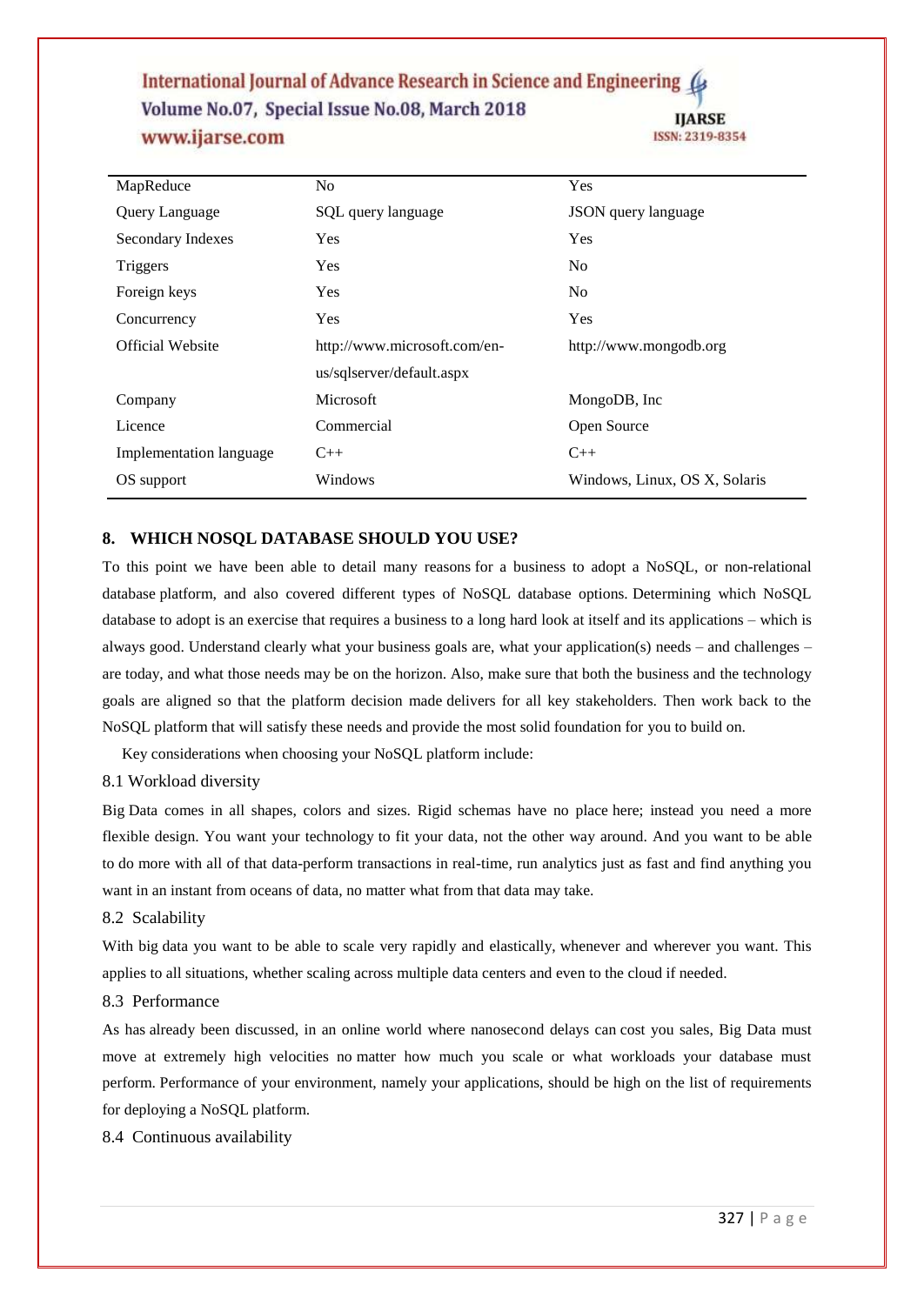Building off of the performance consideration, when you rely on big data to feed your essential, revenuegenerating 24/7 business applications, even high availability is not high enough. Your data can never go down, therefore there should be no single point of failure in your NoSQL environment, thus ensuring applications are always available.

#### 8.5 Manageability

Operational complexity of a NoSQL platform should be kept at a minimum. Make sure that the administration and development required to both maintain and maximize the benefits of moving to a NoSQL environment are achievable.

# *8.6 Cost*

This is certainly a glaring reason for making the move to a NoSQL platform as meeting even one of the considerations presented here with relational database technology can cost become prohibitively expensive. Deploying NoSQL properly allows for all of the benefits above while also lowering operational costs.

#### 8.7 Strong Community

This is perhaps one of the more important factors to keep in mind as you move to a NoSQL platform. Make sure there is a solid and capable community around the technology, as this will provide an invaluable resource for the individuals and teams that will be managing the environment. Involvement on the part of the vendor should not only include strong support and technical resource availability, but also consistent outreach to the user base. Good local user groups and meet ups will provide many opportunities for communicating with other individuals and teams that will provide great insight into how to work best with the platform of choice.

# **9. CHALLENGES OF NOSQL**

The promise of the NoSQL database has generated a lot of enthusiasm, but there are many obstacles to overcome before they can appeal to mainstream enterprises. Here are a few of the top challenges.

# 9.1 Maturity

RDBMS systems have been around for a long time. NoSQL advocates will argue that their advancing age is a sign of their obsolescence, but for most CIOs, the maturity of the RDBMS is reassuring. For the most part, RDBMS systems are stable and richly functional. In comparison, most NoSQL alternatives are in pre-production versions with many key features yet to be implemented.

Living on the technological leading edge is an exciting prospect for many developers, but enterprises should approach it with extreme caution.

## 9.2 Support

Enterprises want the reassurance that if a key system fails, they will be able to get timely and competent support. All RDBMS vendors go to great lengths to provide a high level of enterprise support.

 In contrast, most NoSQL systems are open source projects, and although there are usually one or more firms offering support for each NoSQL database, these companies often are small start-ups without the global reach, support resources, or credibility of an Oracle, Microsoft, or IBM.

9.3 Analytics and business intelligence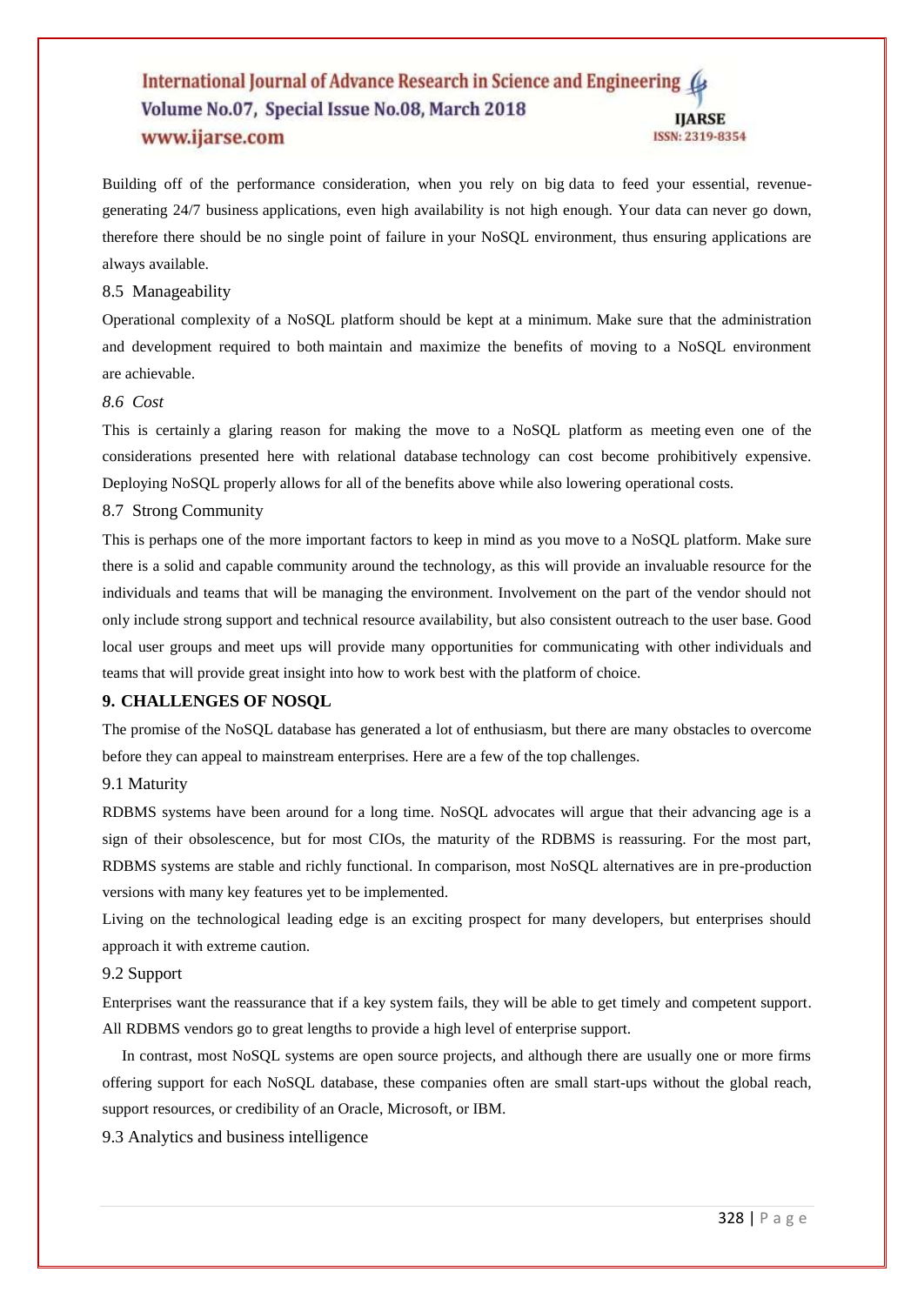NoSQL databases have evolved to meet the scaling demands of modern Web 2.0 applications. Consequently, most of their feature set is oriented toward the demands of these applications. However, data in an application has value to the business that goes beyond the insert-read-update-delete cycle of a typical Web application. Businesses mine information in corporate databases to improve their efficiency and competitiveness, and business intelligence (BI) is a key IT issue for all medium to large companies.

 NoSQL databases offer few facilities for ad-hoc query and analysis. Even a simple query requires significant programming expertise, and commonly used BI tools do not provide connectivity to NoSQL.

 Some relief is provided by the emergence of solutions such as HIVE or PIG, which can provide easier access to data held in Hadoop clusters and perhaps eventually, other NoSQL databases. Quest Software has developed a product — Toad for Cloud Databases — that can provide ad-hoc query capabilities to a variety of NoSQL databases.

#### 9.4 Administration

The design goals for NoSQL may be to provide a zero-admin solution, but the current reality falls well short of that goal. NoSQL today requires a lot of skill to install and a lot of effort to maintain.

9.5 Expertise

There are literally millions of developers throughout the world, and in every business segment, who are familiar with RDBMS concepts and programming. In contrast, almost every NoSQL developer is in a learning mode. This situation will address naturally over time, but for now, it's far easier to find experienced RDBMS programmers or administrators than a NoSQL expert.

# **10. CONCLUSION**

NoSQL databases are becoming an increasingly important part of the database landscape, and when used appropriately, can offer real benefits. However, enterprises should proceed with caution with full awareness of the legitimate limitations and issues that are associated with these databases.

#### **REFERENCES**

- [1] Leavitt, N.,*"Will NoSQL Databases Live Up to Their Promise?" Computer, vol.43*, no.2, pp.12-14, Feb. 2010doi: 10.1109/MC.2010.58
- [2] MongoDB, http://www.mongodb.org/about/introduction/
- [3] Clarence J M Tauro, Aravindh S, Shreeharsha A. B, "Comparative Study of the New Generation, Agile, Scalable, High Performance NOSQL Databases", *International Journal of Computer Applications (0975 – 888) Volume 48– No.20*, June 2012 doi:10.5120/7461-0336
- [4] http://en.wikipedia.org/wiki/NoSQL
- [5] db4o, http://www.db4o.com/about/
- [6] Apache Cassandra, http://wiki.apache.org/cassandra/
- [7] http://www.gmv.com/blog\_gmv/nosql-database-challenge
- [8] http://www.dummies.com/how-to/content/10-advantages-of-nosql-over-rdbms.html